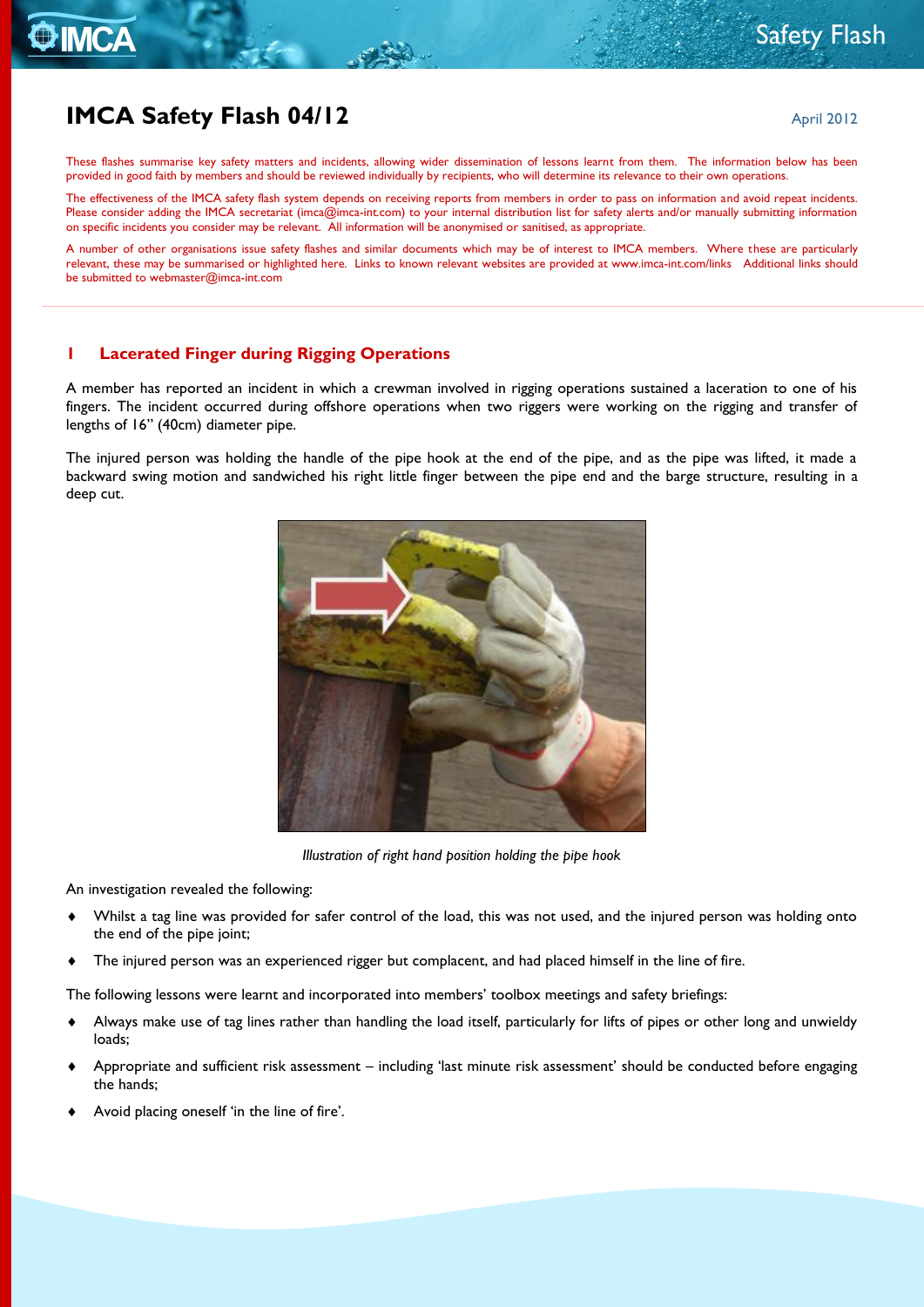Members may wish to refer to the following IMCA guidance:

[IMCA SEL 019](http://www.imca-int.com/documents/core/sel/docs/IMCASEL019.pdf) – *Guidelines for lifting operations*.

Additionally, IMCA publishes a wide range of safety promotional material which is applicable in this instance:

- DVDs:
	- [slips, trips and finger nips](http://www.imca-int.com/core/sel/publications/013.html)
	- [risk assessment](http://www.imca-int.com/core/sel/publications/021.html)
	- toolbox talks;
- [IMCA SPP 09](https://members.imca-int.com/documents/core/sel/safetypromo/IMCASPP09.pdf) *Watch out for pinch points*;
- [IMCA SPC 04](https://members.imca-int.com/documents/core/sel/safetypromo/IMCASPC04.pdf) *Lifting operations*;
- [IMCA SPC 16](https://members.imca-int.com/documents/core/sel/safetypromo/IMCASPC16.pdf) *Caught between and pinch points: What you should know*.

## **2 Near Miss during Subsea Cutting Operations**

A member has reported an incident during subsea gas flame cutting in which a flashback occurred and one oxygen hose burst in two places. During gas flame cutting with a PVL torch, it was noticed that the oxygen bottle for the gas mixture was approaching depletion. Cutting operations were suspended whilst a new oxygen bottle was prepared. The diver reported closed valves on the torch and the deck crew closed the old oxygen bottle and unscrewed the regulator. The regulator was then screwed to a full bottle and the bottle opened. Cutting operations were about to restart when the diver had difficulty igniting the torch. After several attempts at ignition, the flashback occurred, resulting in the hose bursting around 4metres underwater and also on deck, causing a small fire. The fire was put out by deck crew. There were no injuries.

An investigation revealed the following:

- $\bullet$  There had been no flash back arrestors on the regulator side of the oxygen hoses;
- The available operations/user manual did not provide clear instructions;
- $\bullet$  The procedures used to change out the oxygen bottle were not correct;
- The torch valve was not closed properly.

The following steps were taken to ensure there was no reoccurrence:

- All gas and oxygen hoses were fitted with flash back arrestors and non-return valves at the regulator side;
- Non- return valves were fitted at the torch side;
- Oxygen and/or gas quads were used instead of single bottles;
- The incorrect procedures and work Instructions were updated and rewritten, and redistributed to personnel;
- The member together with the equipment manufacturer is researching further development of equipment and instructions.

Members may wish to refer to the following IMCA documents in which further information can be found:

- [IMCA D 003](http://www.imca-int.com/documents/divisions/diving/docs/IMCAD003.pdf) *Guidelines for oxy-arc cutting*;
- [IMCA D 014](http://www.imca-int.com/documents/divisions/diving/docs/IMCAD014.pdf) *IMCA International Code of Practice for Offshore Diving*.

Please see attached letter from the equipment manufacturer.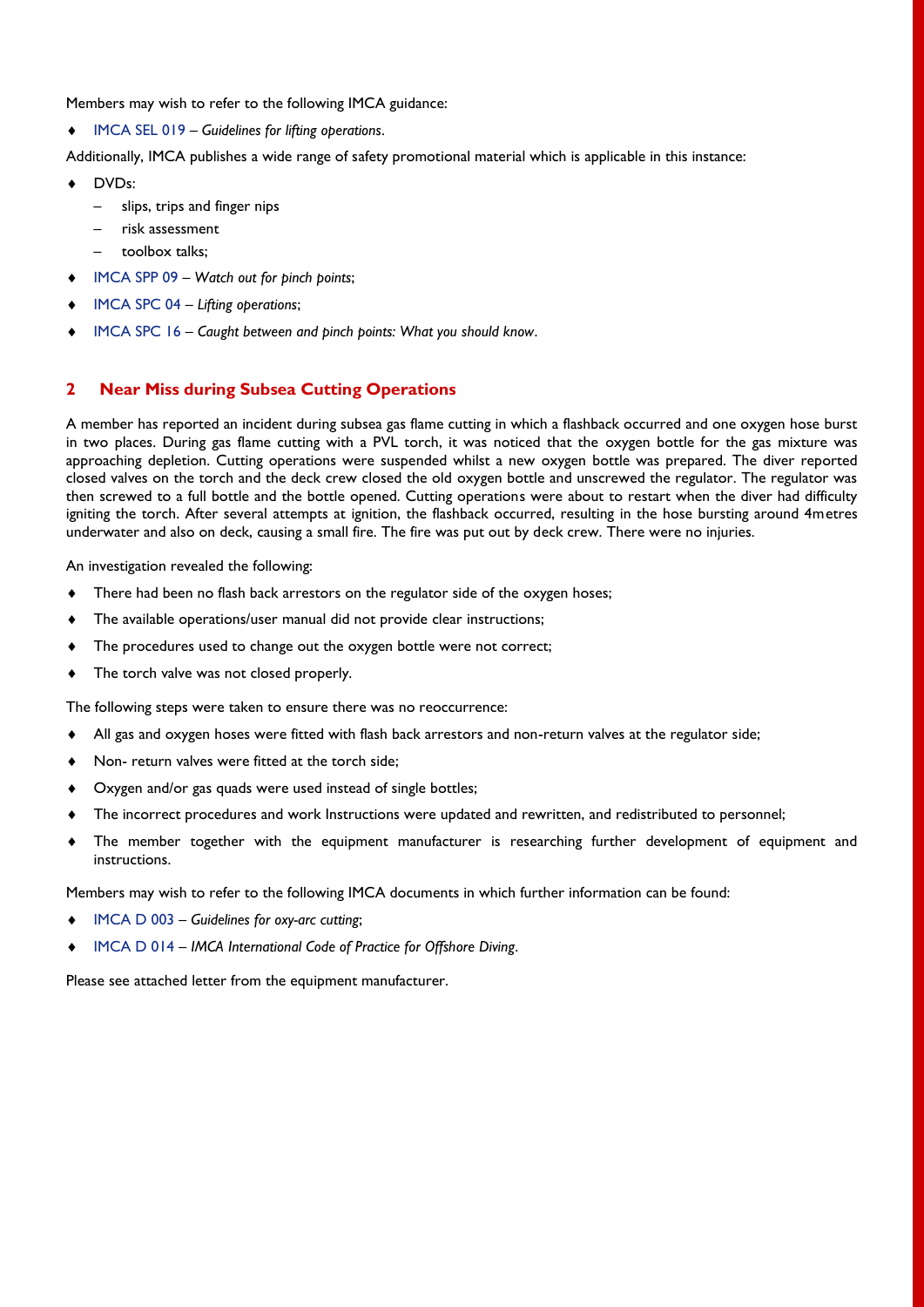

PVL International B.V. Dooleg I 5541 GH The Netherlands Telephone: 0031 497 645 521 Telefax: 0031 497 645 621 E-mail: info@pvlint.nl Web: http://www.pvlint.nl

### **International BV**

**Subject: PVL Subsea cutting**  Date: 15-02-2012

Following the subsea gas flame cuttingincident with the PVL underwater torch cutting system, the company PVL International introducesimprovements on the PVL underwater torch cutting system.

Improvements on the PVL underwater cutting system:

- 1. Oxygen cylinders are connected to each other (no regular oxygen cylinder change over is required anymore).
- 2. Two propylene cylinders are connected to reduce the number of change outs.
- 3. Flash back arrestors c/w non return valves are installed on all oxygen and propylene reducers. (top side).
- 4. Non return valves at the torch side. (subsea)
- 5. Work Instructions were updated and rewritten. (Manual 2012)

These improvements are described in the new Manual 2012, including safety instructions for the PVL underwater torch cutting system.

The new Manual 2012 will be introduced as soon as possible. The notification on the website of PVL International will be implemented. There will be the possibility to download the new Manual 2012.

Mr. John Penson Supervisor PVL International BV